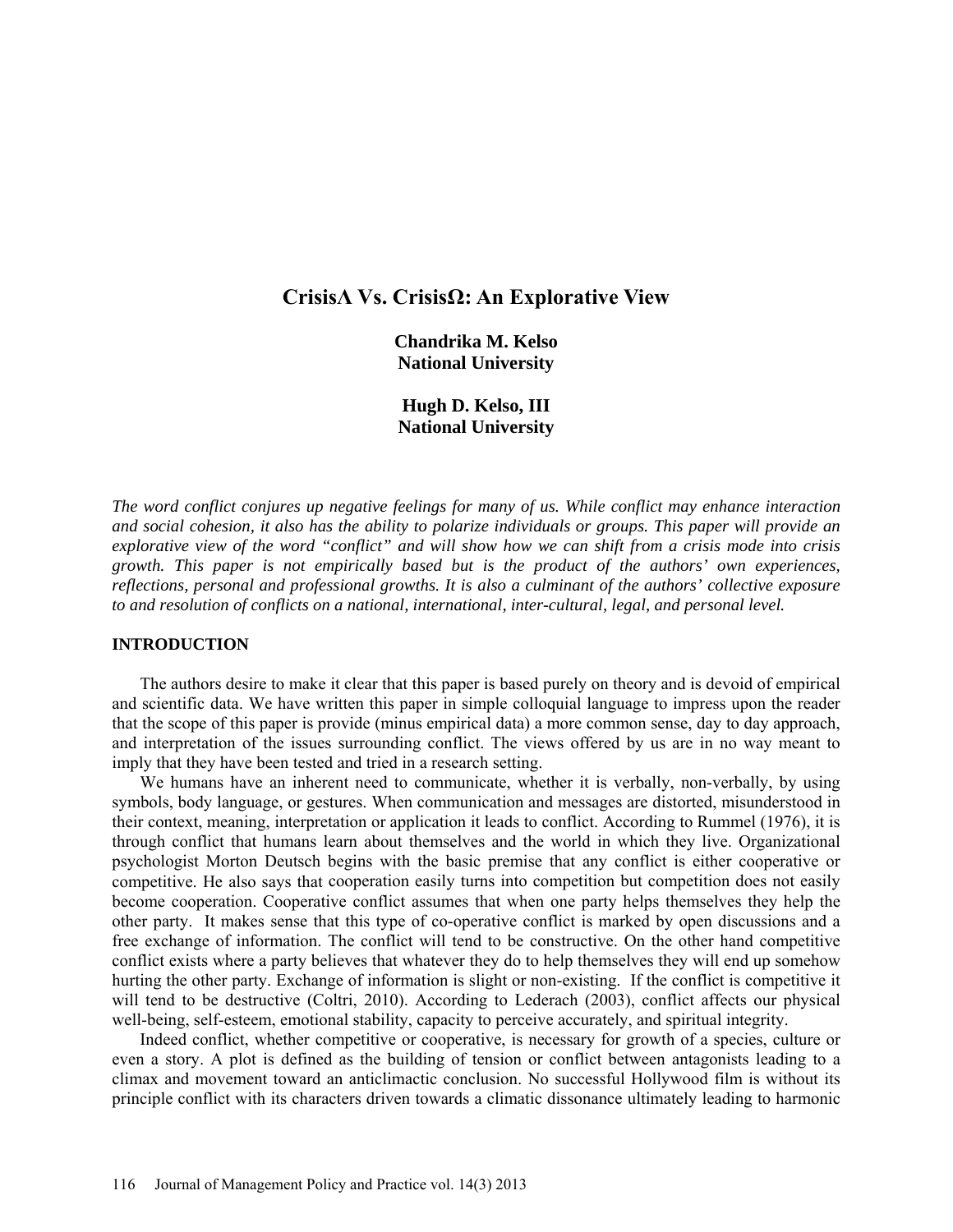resolution (happy ending). Without this critical conflict, no real story can be told. Likewise, without conflict constructive learning, whether through dynamic real time learning or from post-deconstructive learning, often does not occur. Even if it does, it is without the cogitative thought that accompanies collaborative fact finding and brain storming toward solutions. In fact, solutions garnered through the filters of shared experiences, including seeming failures, leads to more permanent, farther reaching, and broader in scope results. Eclectic output results from collaborative crisis circumspection and management.

When negotiating within stressful environments, it is often the more successful approach to move the involved parties towards collaboration. Even under extreme stress, such as in a marital dissolution involving children, bringing the warring parties to a mutually beneficial vector point by emphasizing the child's benefit is paramount can suspend the personal and emotional crisis points sufficiently to cooperate in formulating a uniform plan for the best interests of the child. This movement from individual crisis to an issue involving an innocent third party (or wider social crisis) moves the conflict from a micro to macro level of involvement and changes the perception of the crisis as personal to one that can now be seen by the combating parties as an external crisis that needs mutual cooperation to resolve - and the common grounds for overcoming the obstacles to that solution - namely a common good (innocent child's best interests). Interestingly, the approach advocated by the authors appears to be an accepted methodology within the California court, at least as it appertains to marital dissolution involving minor children. While consenting adults have some freedom to choose a more self-interested approach and are often guided by less than altruistic motives in seeking court redress, once children are involved, there is a public policy to put the interests of the children first, thereby sanctioning a collaborative approach to the conflict - at least with regards to the combatants minor children.

### **CULTURAL ASPECTS OF CONFLICT**

Human communication expresses four dimensions, namely, physical, socio-psychological, temporal and cultural. The physical context of communication is the tangible or concrete environment in which communication takes place; socio-psychological context includes status relationships amongst the participants; temporal context includes the time and day as well as the time in history in which the communication occurs; and cultural context relies on the beliefs, values, and ways of behaving shared by a group of people (Bram, 1953; Devito, 2003). Cultural mentality is the term used to describe the manner in which a society interprets reality, and is said to be divided into three sectors. The ideational mentality is the spiritual interpretation of reality, where the needs of man are believed to lie in high ideals, and truth is clear and absolute; Sensate mentality relates to physical pleasure, and according to German philosopher Friedrich Nietzsche, " from the senses of pleasure come all trustworthiness" therefore, sensate culture will emphasizes pleasure and will lose its normative values of right and wrong; Idealistic mentality combines the elements of ideational and sensate mentalities (Wahrman & Denisoff, 1975).

Each culture has its own unique aspects that may be misunderstood or misapprehended by those unfamiliar with them. Added to this is the confusion stemming from language barriers. Therefore, when dealing with conflicting situations that are culturally varied, flexibility appears to be a successful strategy. The natural ability to interpret someone's unfamiliar and ambiguous gestures the way that person's compatriots would to create a fruitful collaboration in situation where cultural differences play, is known as Cultural Intelligence (CI). A key factor that influences behavior across cultures is the means by which people influence others and use of power in relationships. Cultures can be egalitarian which have relatively permeable status boundaries, and empower their people to resolve conflict for themselves. Some cultures are hierarchical where the status boundaries are fixed, and in these cultures, people of lower status are expected to respect those of higher social status (Earley & Mosakowski, 2004; Zartman, 2010). For example, because Asian cultures emphasize the importance of saving face, Asians are less apt to use blame and rejection as conflict strategies (Devito, 2003).

The importance of integrating knowledge and an open-minded attitude and putting them into adaptive and creative practice in everyday communication is emphasized by flexible intercultural communication (Toomey & Chung, 2005). Holding difference as a constant, mindful listening, consideration of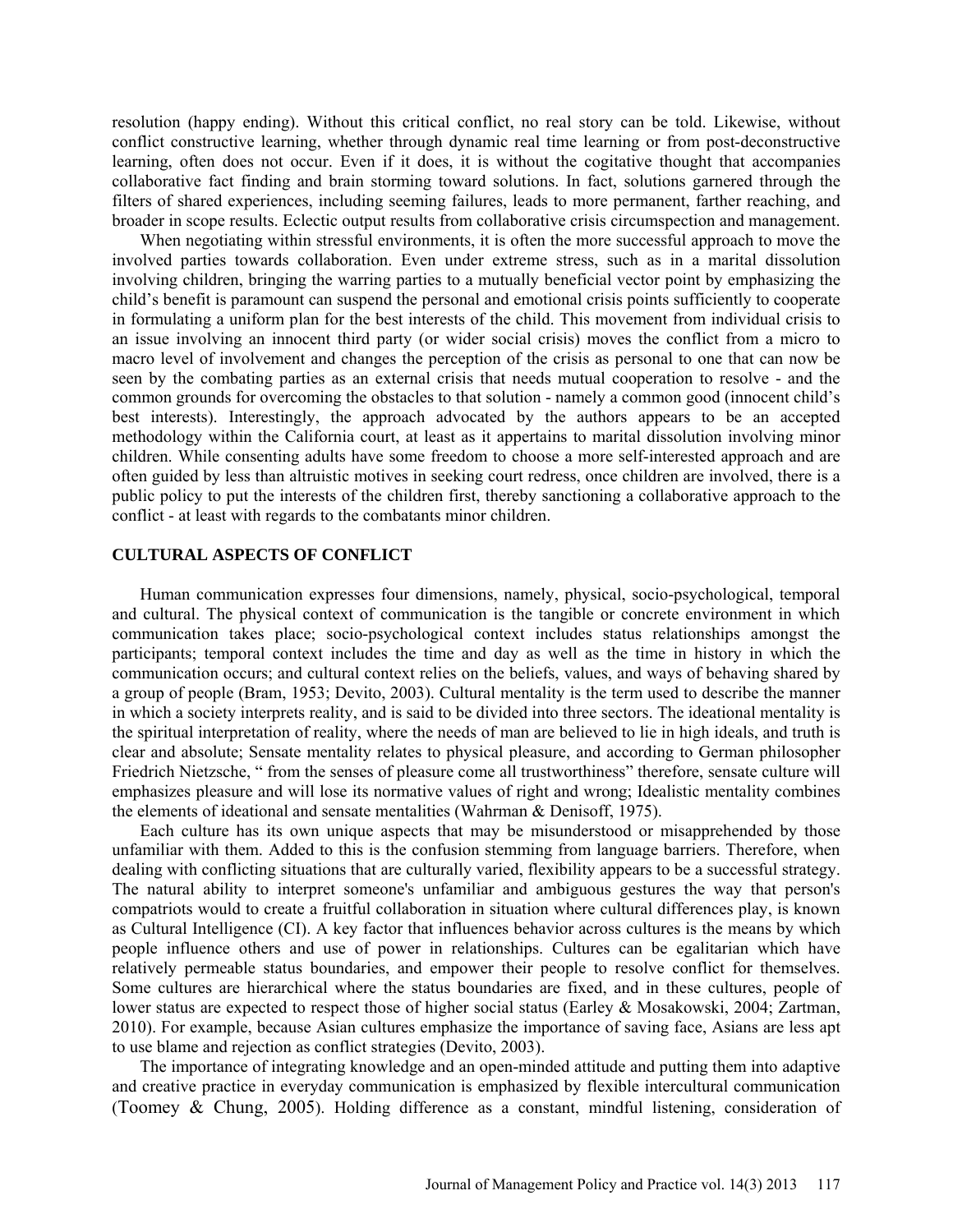fairness, and a win-win outcome need to be our focus when dialogue is started, because each culture exhibits both functional and dysfunctional aspects (Kelley, 1967; Toomey & Chung, 2005). The purpose of communication is to discover, to relate, to help, to persuade and to play. When an individual engages in communication with another, he or she learns about her/himself as well as others, and the individual's self-perceptions are as a result of what he/she has gathered about him/herself from others. We have strong motivations to establish and maintain close relationships with others, and there are those whose roles allow them to consistently help others whether as apparent, a teacher or counselor, to name a few. We also spend a great deal of time persuading others to see our points of view along with play based communication (Devito, 2003).

Further, appropriateness, effectiveness, adaptability and creativity are the main skills needed to manage multiple meanings in a communication exchange. Appropriateness is assessed by understanding the underlying ethics, ideals, social roles, expectations, and social scripts that govern the communication interaction. Effectiveness is the degree to which the parties communicating can find mutually shared meanings and integrate goal related outcomes. Adaptability is the ability to change to meet the specific needs of the communication as it happens. Creativity is the ability to combine the best of both cultures into a synergistic solution or conclusion (Toomey & Chung, 2005). Each cultural conclusion derived from its crisis management.

### **TYPES/LEVELS OF CONFLICT**

Intrapersonal, interpersonal and intragroup conflicts are the types of conflicts that will be discussed in this paper. Intrapersonal conflict is that which one engages with one's own self, such as an individual who is a teetotaler partaking drinks in a social circle though he/she does not want to do so. Interpersonal conflict, typically between two individuals, is seen in the work environments, and can be caused by individuals who are unable to find a mutually beneficial or working relationship. Also seen is a dearth of differed opinions and experiences, enhanced by lack of common ground and personalities that may not be on the same wave-length. Examples of interpersonal conflict are found in domestic relationships, housemates or team mates. Intragroup conflict can occur as a consequence of lack of resources, coherence, communication and power dynamics within the group. It may involve multiple groups. There are three levels of conflicts. Latent conflicts are underlying tensions that have not fully developed and have not escalated into a highly polarized conflict. An example would be changes in relationships in which one party is not aware of the seriousness of the breach that has occurred. Emerging conflict is where the dispute is acknowledged, however a workable cooperative negotiation has not developed. Manifest conflicts are those where the parties are engaged in an active and ongoing dispute, may have started to negotiate and may have reached an impasse (Coltri, 2010; Rummel, 1976).

The business climate, domestic or international, is fraught with crisis. From resourced management, employee relations, government regulations, human frailties, conflict management is an integral part of the management of a company's future success and even survival. Successful conflict management is the outcome of successful crisis circumnavigation. By the methods utilized, positive team-building and moral can be achieved; competitive often leads to resentments and anti-moral behavior. Every transaction, every social interaction contains potential crisis. Crisis is often imagined, which makes the choice of perception contained in the opportunities that may result from the crisis critical.

### **FUNDAMENTAL ATTRIBUTION ERROR**

In 1958, Heider postulated the Attribution Theory which basically explores how people interpret events and relate them to their thinking and behavior; and that behavior can be explained in two ways by attributing it to a person, or attributing it to a situation. Later, researchers like Kelley (1967) and Jones (1972) expanded on this theory to develop a theoretical structure that bifurcates the behavior attributes into two parts. When a behavior' s cause is attributed to the individual self, personality, abilities, and traits of the person involved, it is called internal attribution; if the cause of the behavior is attributed to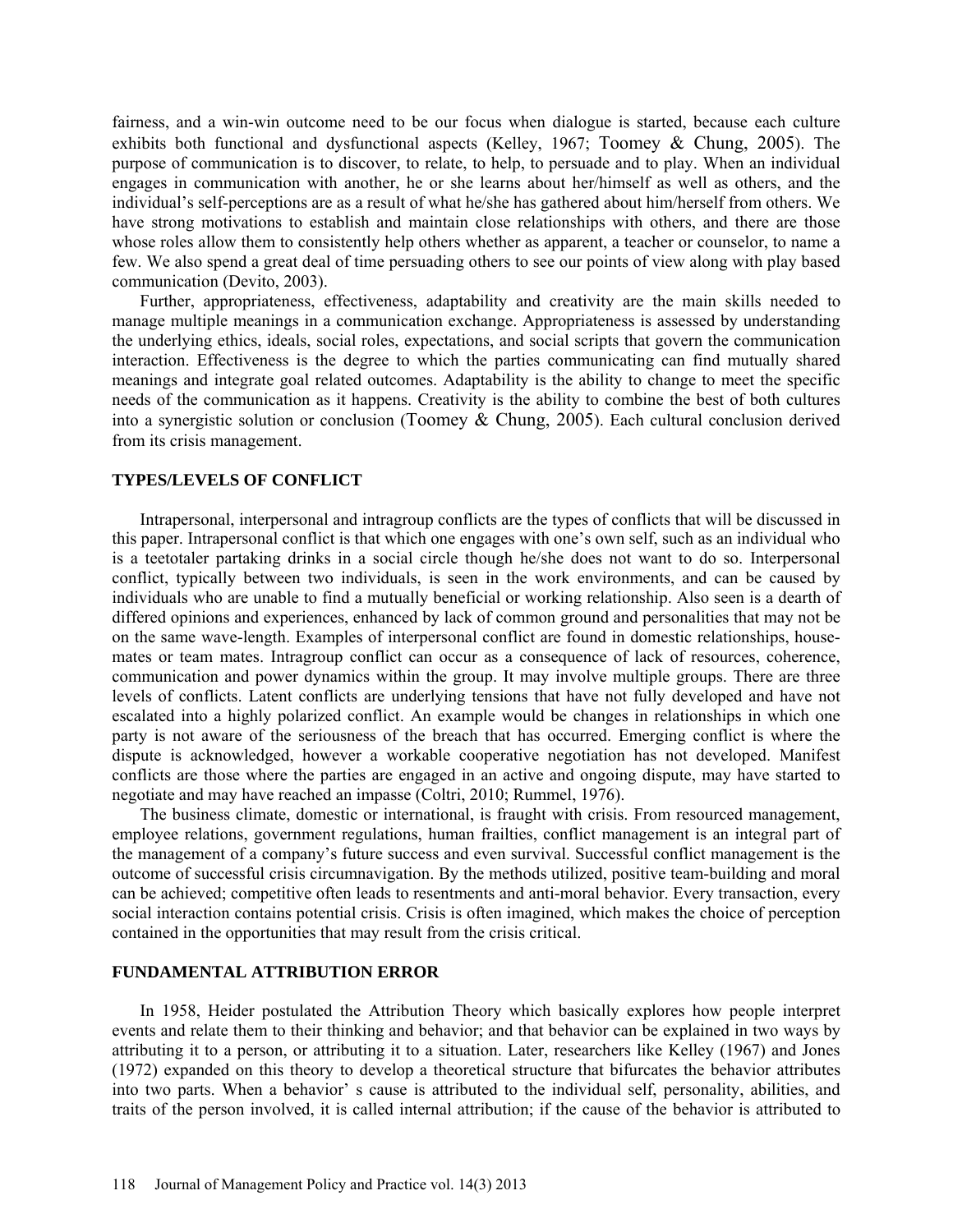environmental constraints, other people's actions, and properties of the situation, it is external attribution (Heider, 1958; Jones & Nisbett, 1972; Kelley, 1967; Reeder, 1982). Additionally, according to Kelley (1967) the Covariation model proposed by him states that the effect is attributed to one of the causes which co-varies over time, and it considers three major types of information to make an attribution decision and to observe a person's behavior. (a) The Consensus information refers to how people will respond to similar stimuli in similar situations, leading to a high (their reactions are shared by many) or low consensus (no one or only a few people share the reactions). (b) The Distinctiveness information explores how a person responds to different situations, and the distinctiveness is high if a person reacts differently in different situations, and the distinctiveness is low if the person reacts similarly in all or most of the situations. (c) The Consistency information is where the response of a person to different stimulus and in varied situations remains the same, leading to high consistency (Kelley, 1967).

Also known as correspondence bias, Fundamental Attribution Error (FAE) describes the proclivity for observers to credit people's behavior to internal or dispositional factors and to downplay situational causes, and that observers tend to explain behavior in terms of the actors internal disposition rather than the external situational factors (Amabile, Ross & Steinmetz, 1977; Gilbert & Malone, 1995; Kazdin, 2000). Fundamental attribution error is said to occur when the perceiver does not have full knowledge or background information of that situation, and the person will then depend on dispositional factors in order to explain and understand the particular event (Reeder, 1982; Gilbert & Malone, 1995). FAE has merits and demerits. On the positive side, FAE gives people a sense of control over their social environments; on the negative side, observers will feel indifferently if they believe a person's behavior is a direct result of his/her internal dispositions. While FAE may also lead to misattribution in particular situations, it can also serve as a useful heuristic (Reeder, 1982). Dynamic approaches to crisis management include a constant attentiveness to the changing environment as conflict actors move from one perception to another based on internal and/or external attributes - inputs.

#### **CRISIS MODE**

When individuals are in the crisis mode, they are not receptive to resolving the conflict. While avoidance of conflict or the individuals representing the conflict is a possible strategy, it is not going to be productive in the long run, as the tension that created the disagreement will remain and hinder a participatory environment. In some situations, there are other forces obstructing the path to resolution. There are three categories of impediments to resolving conflicts, such as the forces that create independent motives against resolving conflicts; the forces that complicate the situation and make it harder to find a solution, and forces that reflect or produce perceptual distortions (Coltri, 2010, p. 38). When individuals are in the crisis mode, they are not receptive to resolving the conflict. In some events, there are other forces obstructing the path to resolution. Let us explore why and how conflict remains stagnated for extended periods of time. While engaged in conflict, if the feuding individual (s) is experiencing these feelings below, the conflict remains suspended in a state of agitation.

Many crises do not involve direct human conflict, but are the result of external factors affecting the environmental framework wherein humanity exists. Water and air quality, as well as species extinction, and even global warming are examples of bi-products of human activity which left unchecked, evolve into crisis. The conflict between adherents to change and those who advocate stasis represent the transmutation of failure to act that arises to a critical imperative to act. Under threat of destruction or annihilation people tend to take a collaborative approach to crisis management. Heroism is an outcome of crisis management and often displays the positive outcome possible from collaborative crisis management modalities. Cowardice may be another form as it promotes a self-serving resolution of a conflict confrontational crisis management. Fear invokes response and in a crisis that response may manifest in the so-called "fight or flight" response. Either may be a successful short-term conclusion to the crisis, but the motive behind the response utilized, if for self-preservation or whether it is for a common good, may determine whether or not the long-term result is positive.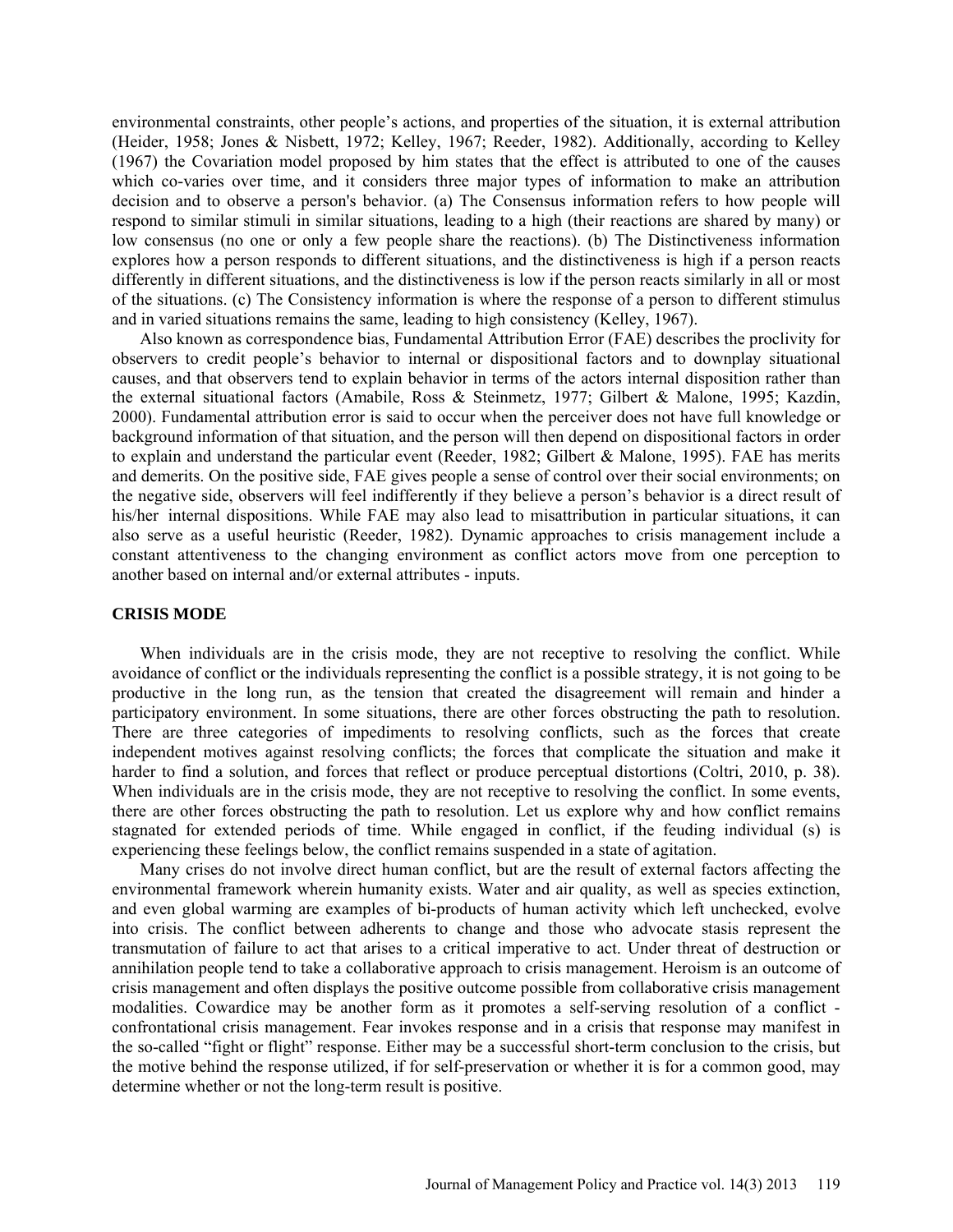Communication involves symmetrical and complimentary transactions. Symmetrical and complimentary transactional thinking: when two individuals mirror each other's behaviors, it is known as symmetrical transaction or relationship. They feed off of each other's negative attitudes and expressions which will continue to flame the situation. In communication that is complimentary, the behavior of one serves as a stimulus for the complimentary behavior of the other, and the differences between the parties are maximized, one becomes superior to the other (Devito, 2003). While engaged in conflict, if the feuding individual (s) may be experiencing these feelings below, the conflict remains suspended in a state of agitation.

**C**onfrontational; conniving/conspiring to gain an upper hand, where each party vies to win the conflict; being overly critical of the intentions, motivations and attitudes of others

**R**evenge or retribution seeking; negative regard for the opponent; reactionary; rejection

**I**solation: prefer not to engage anyone; feels alone and abandoned but is reluctant to reach out to anyone for fear of being talked out of the conflict; general demeanor of irritability and annoyance.

**S**hame and humiliation at the prospect of losing the fight; has a vested interest in winning this conflict, and is not about to concede, because concession is seen as a sign of weakness and failure.

**I**ncreased negative regard for the others; hostility and resentment are expressed.

**S**everance from the conflict/parties (I don't care attitude).

The Great Philosopher Socrates believed that opinions and ignorance ultimately lead to wrong and faulty understanding. He professed that through knowledge, the existence of only one truth is attainable; this truth can be shared in a way to capture a morals true nature or essence (*Encyclopedia Of World Biography*, 2004).

### **CRISIS GROWTH**

"Let us never negotiate out of fear, but let us never fear to negotiate" John F. Kennedy. To experience growth also means the individual has to be receptive to transforming power and the possible changes stemming from this acceptance. Moral truth is based on actions, postulated Immanuel Kant. He further opined that the successful creation of moral truth needs people to act from duty and that motives determine value of an action (Rosenstand, 2009).

Conflict has an impact on the situations and tends to change things. These changes can be personal, relational, structural and cultural. When the changes are cognitive, emotional, perceptual, and spiritual aspects of human experience, the change is said to be on the personal dimension. In the relational dimension, the issues of emotions, power, and interdependence, and the communicative and interactive aspects of conflict are central. The structural dimension highlights the underlying causes of conflict, and stresses the ways in which social structures, organizations, and institutions are built, sustained, and changed by conflict. It is about the ways people build and organize social, economic, and institutional relationships to meet basic human needs and provide access to resources and decision-making. The cultural dimension refers to the ways that conflict changes the patterns of group life as well as the ways that culture affects the development of processes to handle and respond to conflict (Lederach, 2003).

John Lederach coined the term conflict transformation in the early 1980s because of his belief that "conflict is normal in human relationships and conflict is a motor of change. And transformation is clear in vision because it brings into focus the horizon toward which we journey, namely the building of healthy relationships and communities, both locally and globally. This process requires significant changes in our current ways of relating." Given that conflict and change are a part and parcel of human life, it is only fair that we attempt to understand the bonds that create this relationship (Lederach, 2003). So what do we do to lead us to the path of growth? For starters, reaching to find mutual goals and outcomes would help. To allow ourselves to be open to the communication that may be headed our way is another step. The great philosopher-monk Nagarjuna (C150-250) opined that things derive their being and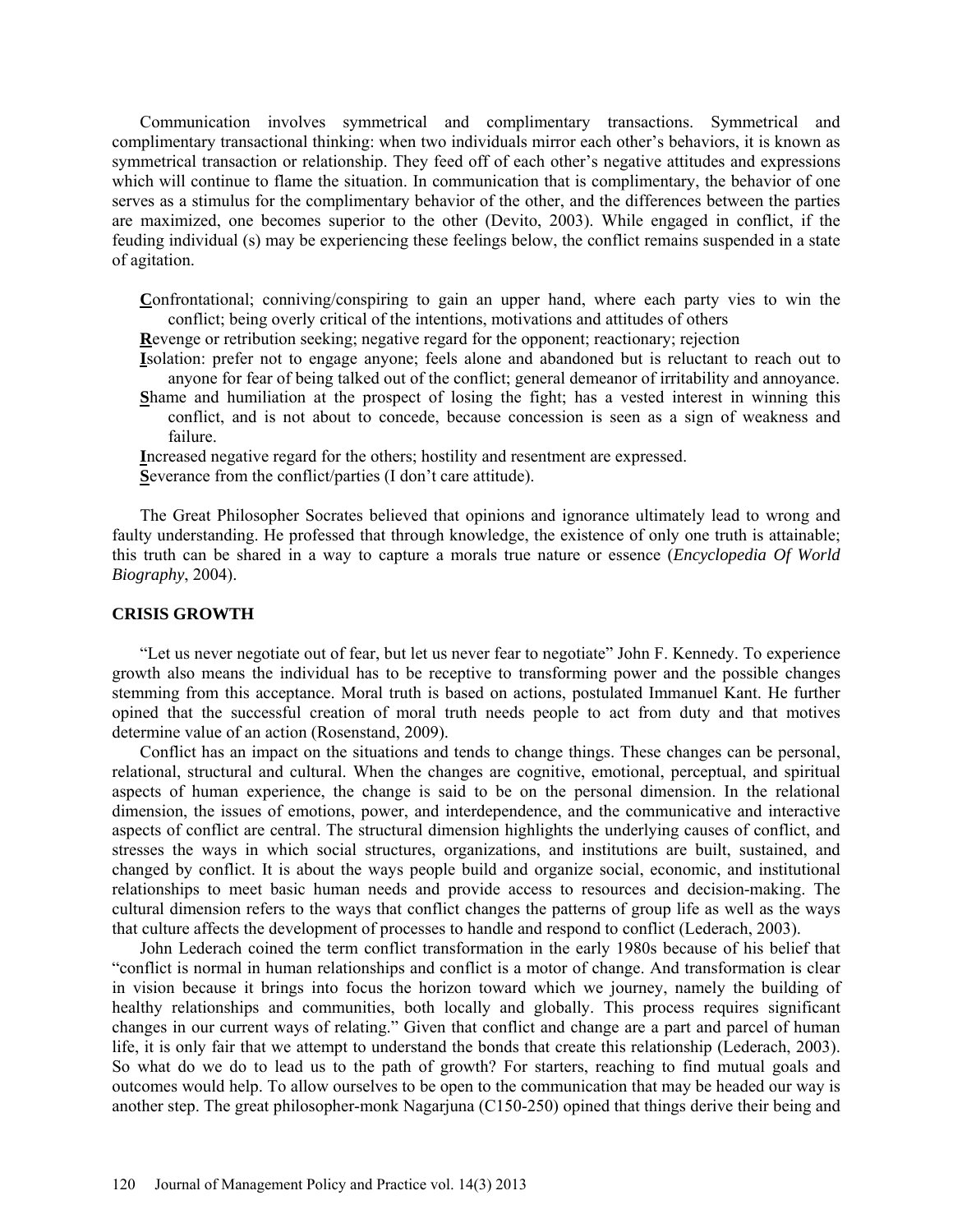nature by mutual dependence and are nothing in themselves. Negotiation, done in good faith, is the noblest of crisis management tools. When a mutually beneficial outcome is the determined goal, the result will be probative and truthful learning through managed conflict. Chaos is a state of being, and a positive crisis management modality promotes positive results through a continual resolution of the conflict that is natural in moving chaotic impulses to stable responses. Even opposed ideals will have common ground on which to build common rapport while each may still resolve specific crisis on an individual basis, but it will be without the resultant harm to the other party that is naturally found with combative and selfinterested approaches. Open communication, honest exchange of information and goals will more often lead to common understanding and collaborative efforts at mutual beneficial outcomes.

When a conflicting individual is in the growth mode, the feelings, views and experiences may be different. The individuals therefore may want to seek other forms of resolution, should they accept these definitions of the word Crisis (not necessarily in this order prescribed below).

- **C**ommunication for common ground, leading to the path of compromise; the conflicting parties tend to look constructive/considerate/collaborative approaches to create change in perspectives.
- **R**eflective, respectful reconciliation and communication; recognize that others are only human; the individual will begin to accept the transgressions of the others as mere human failings
- **I**nclusion and integration of the other party's feelings and needs, accepting and acknowledging the other party has feelings is by itself a big step, because when we attribute human qualities to others, it creates an additional responsibility in us to perhaps consider their feelings and emotions.
- **S**ympathize with the others, we may have empathy for the conflicting individual but not necessarily sympathy, these two are not always interchangeable. Empathy enables one to comprehend what the other is feeling, on an intellectual and emotional level, where as sympathy is feeling sorry for that person. Thus, if we are leaning towards a growth period derived from the conflict itself, we may extend our sympathy to the others for their losses as well. As we are aware, each conflict has wins and losses on both sides, though the quantitative and qualitative factors may be different.
- **I-**messages can be a means of transforming a conflict situation by arousing empathy leading to individual transformation, where one takes responsibility for the issue at hand and de-escalates the conflict; an inner change, self-actualization that allows us to see beyond the conflicting horizons, and view the individual as an individual and not merely as an enemy combatant. You refrain from attacking the person, but instead seek resolution of the conflict. You expect the best in others.
- **S**uspending evaluation and judgment of others; seeking symbiotic strength. Most human beings tend to be judgmental, whether due to environmental, transcendental, cultural, biological or other proclivities. To experience transforming power of the conflict growth, it is imperative that we abstain from scaling Mt. Olympus and seat ourselves in judgment of others.

What we bring forth to the tableau also makes a difference, our attitude can set the stage for disaster or jubilation. Poet John Keats (1795-1821) captured it well when he said "I would sooner fail than not be among the greatest." This is the essence of human strength and valour in wanting to try something new, unique and clearly uncharted. To embark on a journey of transformation is by no means facile, the challenge lies not in the ease of the process but in starting the process itself, the strides one needs to take to reach out to the other conflicting individual can be stressful. Human egos are pendulous in nature, what is a sign of self-actualization and growth by some is seen as a sign of weakness and concession by others. This linear and narrow interpretational difference can preclude one from seeking change. We are capable of detecting and deciphering the goodness in those around us.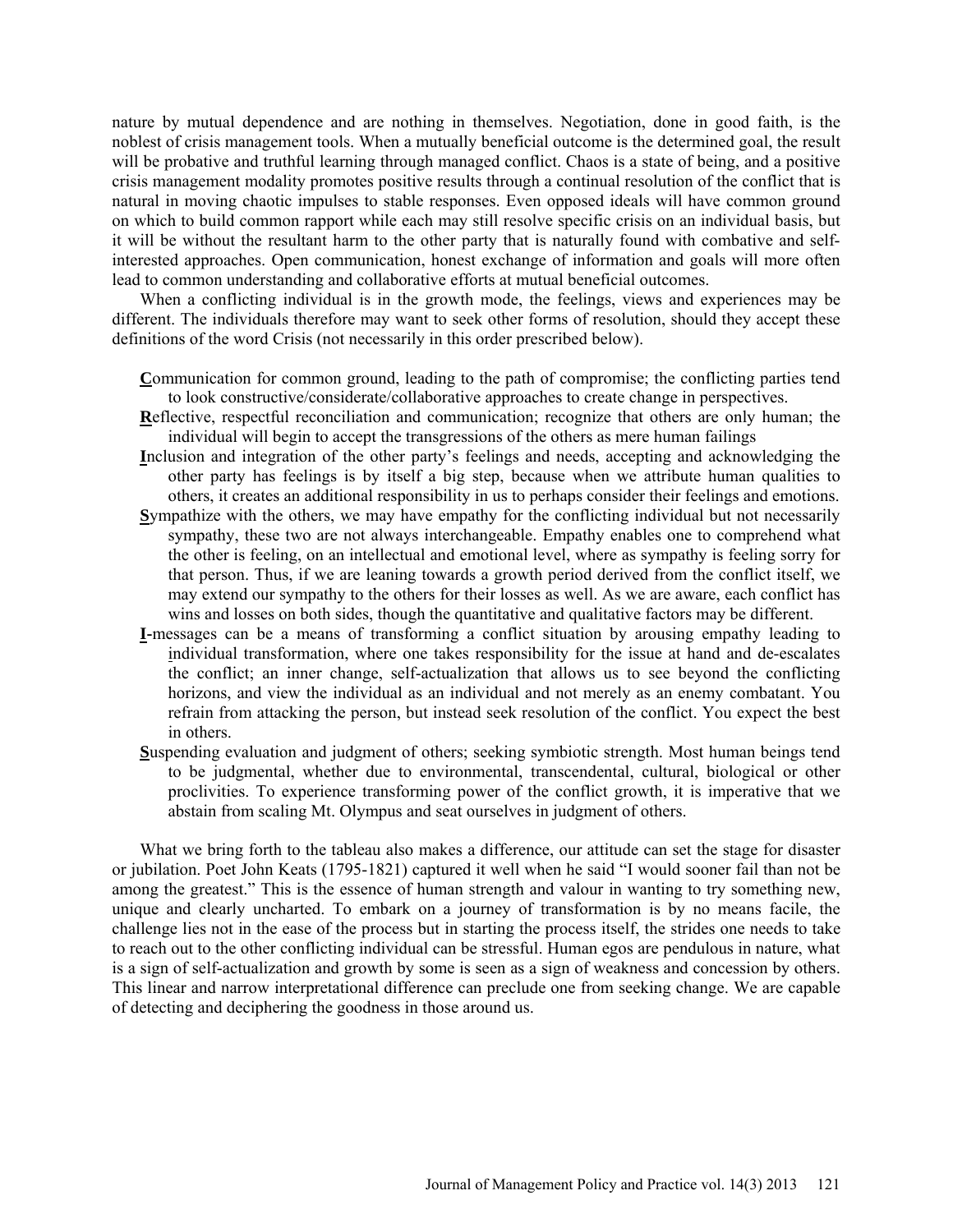### **Comparative Table at a Glance**

| Crisis Mode                                              | Crisis Growth                                            |
|----------------------------------------------------------|----------------------------------------------------------|
| Confrontational; conniving/conspiring to gain an         | Communication for common ground, leading to the          |
| upper hand, where each party vies to win the             | path of compromise;                                      |
| conflict                                                 | Constructive/considerate/collaborative approaches        |
|                                                          | to create change in perspectives.                        |
| Revenge or retribution seeking; negative regard for      | Reflective, respectful reconciliation and                |
| the opponent; reactionary; rejection of others'          | communication; recognize that others are only            |
| views                                                    | human                                                    |
|                                                          |                                                          |
| Isolation: prefer not to engage anyone; feels alone      | Inclusion of the other party's feelings and needs        |
| and abandoned but is reluctant to reach out to           |                                                          |
| anyone for fear of being talked out of the conflict;     |                                                          |
| general demeanor of irritability and annoyance.          |                                                          |
|                                                          |                                                          |
| <b>Shame:</b> feel humiliation at the prospect of losing | <b>Sympathize with the others' situation; acceptance</b> |
| the fight                                                | of possible compromise or concession                     |
|                                                          |                                                          |
| Increased negative regard for the others; hostility      | I-messages; individual transformation; recognize         |
| and resentment are expressed.                            | that he/she has the power to make a change               |
|                                                          |                                                          |
| Severance from the conflict/parties (I don't care        | <b>Suspending evaluation and judgment of others;</b>     |
| attitude)                                                | seeking symbiotic strength                               |
|                                                          |                                                          |

### **CONCLUSIONS**

The nineteenth-century German idealist, George Hegel saw man as an actor in the drama of history. Actors express opposing ideals and values and argue passionately that each is right. This process of competing idea systems he called Dialectical process, it refers to the competition of two opposing forces and the emergence of a new force from this clash. It starts with one force called a thesis, and is challenged by another called the anti-thesis, resulting in a third force, a synthesis that incorporates both. With each conflict, a synthesis is reached, and a better form of knowledge is born. Hegel thus welcomed conflict, because he felt progress would come only through struggle. Change is imminent, which means that the cause of the change is in the unit that is changing. Early sociologist August Comte believed that human beings exhibited natural tendency to move from an uncomfortable point of stress known as disequilibrium, to a point of harmonious plenty, called equilibrium. He believed in the face of adversity, people improved (Wahrman & Denisoff, 1975).

Survival of the species may depend on how we approach the harmonization of self-interests (the ego and the id) and those of the society we live in or aspire to create. The bunker mentality, wherein we tend to look at survival as a personal success and divine right, is in opposite to Darwinism on a species level. Humans are societal creatures, needing the security and eclectic assistance of fellow man in developing the tools on which our survival depends. Mastering conflict management tools may include the ability to suspend the ego or to subvert it to the greater need of the species in order that even the individual may survive. Individual contributions to the collaborative team effort or brainstorming that is required to gain mass support of game changing ideas demands that the individual effectively rises above or attains a level of enlightenment in order to have personal self-esteem not dependent on constant reinforcement from outside stimuli. Me, me, me cultural attitudes tend to be counter-productive when large-scale conflicts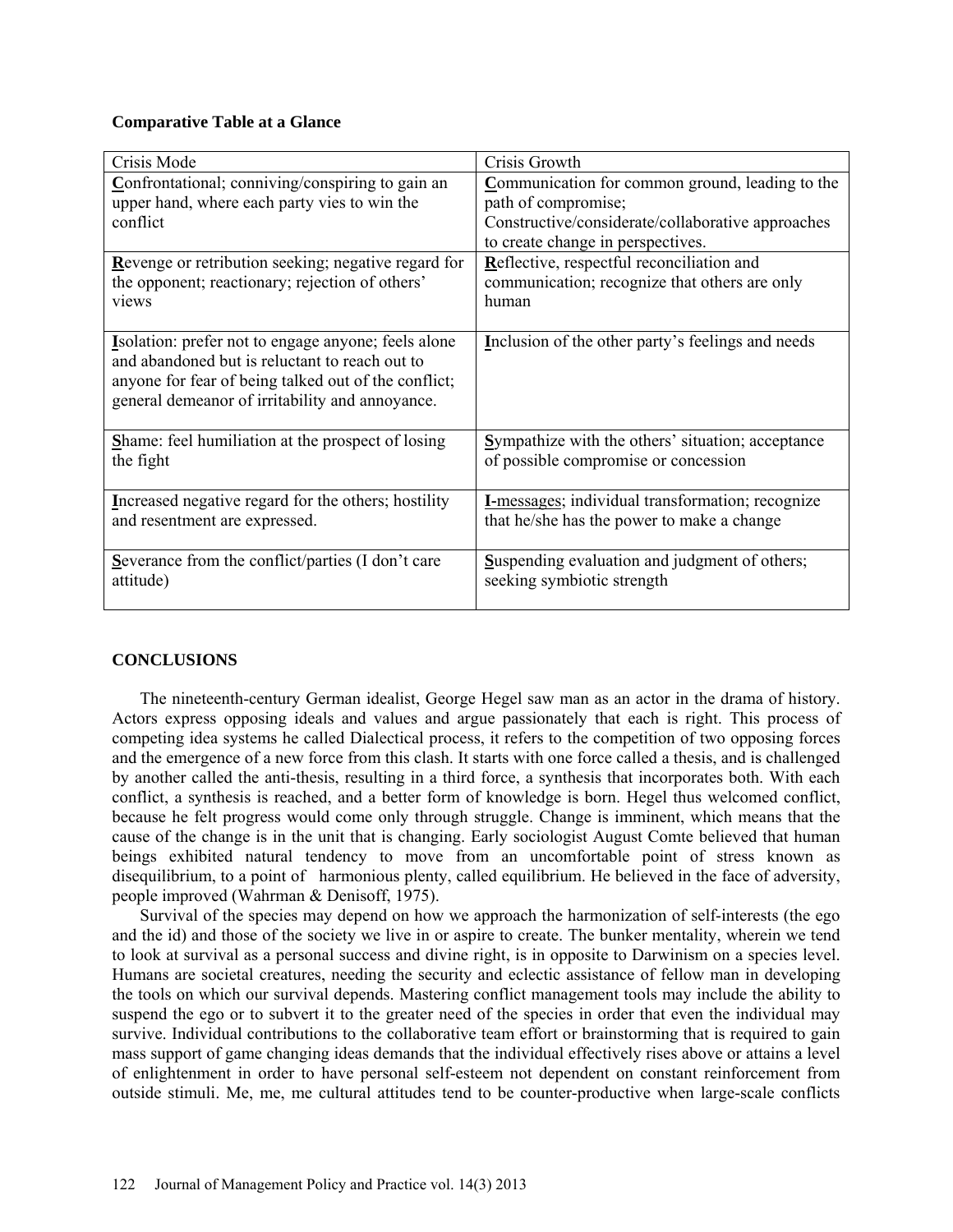arise. Suspension of personal feelings, while difficult, may ultimately have a biological imperative genesis: the common good outweighing the good of the individual when it comes to survival of the masses. This tends to be true in geo political and industrial environments. Alfred Lord Tennyson (1809- 1892) so poignantly said, Knowledge comes, but wisdom lingers. The wisdom gained from successfully resolving conflicts should thus serve humankind emancipate ourselves from being in a crisis mode for any other conflicts arising later, at least such is the hope of the authors anyways.

## **REFERENCES**

Amabile, T.M., Ross, L., & Steinmetz, J.L., (1977). Social roles, social control, and biases in socialperception processes. *Journal of Personality and Social Psychology*, 35, 485-494.

Bram, J. (1953) Culture: A critical review of concepts and definitions. *American Sociological Review*, Vol. 18 Issue 4, p442-443, 2p

Coltri, L.S. (2010). *Alternative dispute resolution: A conflict diagnosis approach.* Upper Saddle River, NJ: Prentice Hall Publishers. ISBN: 978-0-13-506406-1

Devito, J.A. (2003). *Human communication*. Pearson Education.

Earley, C. P. & Mosakowski, E. (2004). Cultural intelligence. *Harvard Business Review*. Retrieved from: http://hbr.org/2004/10/cultural-intelligence /ar/1

*Encyclopedia Of World Biography*. (2004). Retrieved June 01, 2012, from www.encyclopedia.com: <http://www.encyclopedia.com/topic/Socrates.aspx>

Gilbert, D.T., & Malone, P.S., (1995). The correspondence bias. *Psychological Bulletin*, 117, 21.

Heider, F. (1958). *The psychology of interpersonal relations*, New York: Wiley.

Jones, E. E. & Nisbett, R. E. (1972). The actor and the observer: Divergent perceptions of the causes of the behavior. In E. E. Jones, D. E. Kanouse, H. H. Kelley, R. E. Nisbett, S. Valins and B. Weiner (eds.), *Attribution: Perceiving the causes of behavior* (pp. 79-94). Morristown, NJ: General Learning Press.

Kazdin, A.E., (2000). Attribution theories. In *Encyclopedia of Psychology* (Vol. 1, pp. 320-325). Washington, DC: American Psychological Association; New York, NY: Oxford University Press.

Kelley, H. H. (1967). Attribution theory in social psychology. In D. Levine (ed.), *Nebraska Symposium on Motivation* (Volume 15, pp. 192-238). Lincoln: University of Nebraska Press.

Lederach, J.P. (2003). "Conflict transformation." *Beyond intractability*. Eds. Guy Burgess and Heidi Burgess. *Conflict Information Consortium*, University of Colorado, Boulder. Retrieved from [<http://www.beyondintractability.org/bi-essay/transformation>](http://www.beyondintractability.org/bi-essay/transformation).

Reeder, G.D., (1982). Let's give the fundamental attribution error another chance. *Journal of Personality and Social Psychology*, 43(2), 341-344.

Rosenstand, N. (2009). *The moral of the story - An introduction to ethic. 6th Edition.* New York: Mcgraw-Hill Co.